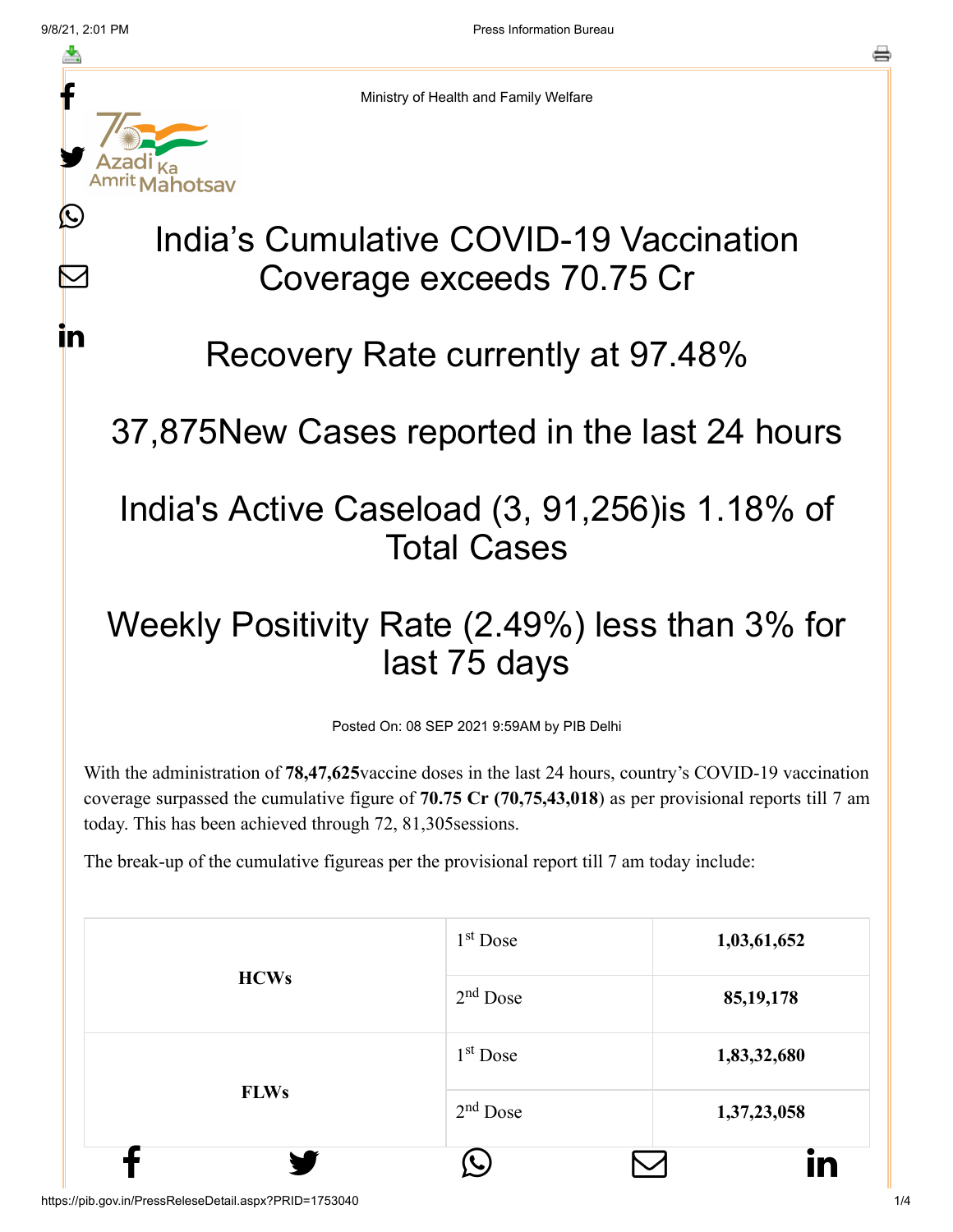| f                                   |                       | $1st$ Dose   | 28, 18, 69, 377 |
|-------------------------------------|-----------------------|--------------|-----------------|
| Age Group 18-44 years<br>$\bigcirc$ | $2nd$ Dose            | 3,73,18,560  |                 |
|                                     | $1st$ Dose            | 13,91,24,251 |                 |
|                                     | Age Group 45-59 years | $2nd$ Dose   | 5,97,18,690     |
|                                     |                       | $1st$ Dose   | 9,08,69,866     |
| in                                  | Over 60 years         | $2nd$ Dose   | 4,77,05,706     |
|                                     | <b>Total</b>          |              | 70,75,43,018    |

The Union Government is committed to accelerating the pace and expanding the scope of COVID-19 vaccination throughout the country.

The recovery of**39,114**patients in the last 24 hours has increased the cumulative tally of recovered patients (since the beginning of the pandemic) to **3, 22, 64,051.**

Consequently, India's recovery rate stands at **97.48%**.

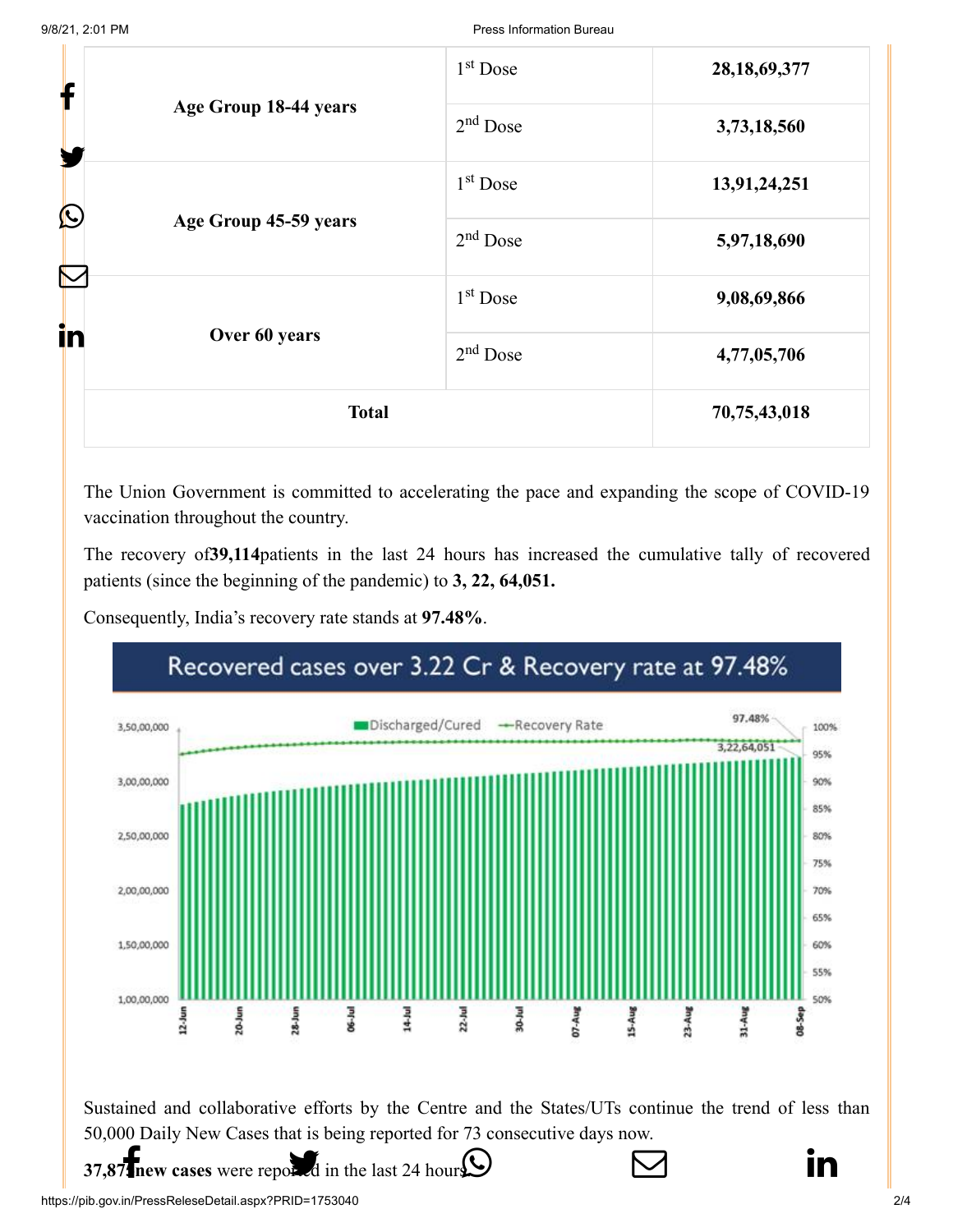9/8/21, 2:01 PM Press Information Bureau



The Active Caseload is presently**3, 91, 256.** Active cases presently constitute **1.18%** of the country's total Positive Cases.



The testing capacity across the country continues to be expanded. The last 24 hours saw a total of 17, 53, 745 tests being conducted. India has so far conducted over **53.49 Cr (53,49,43,093**) cumulative tests.

While testing capacity has been enhanced across the country, **Weekly Positivity Rate at 2.49% remains less than 3% for the last 75 days now.** The **Daily Positivity rate dips to2.16%.** The daily Positivity rate has remained below3% for last 9 days and below 5% for 93 consecutive days now.

 $f$   $\rightarrow$   $\circ$   $\quad \circ$  in